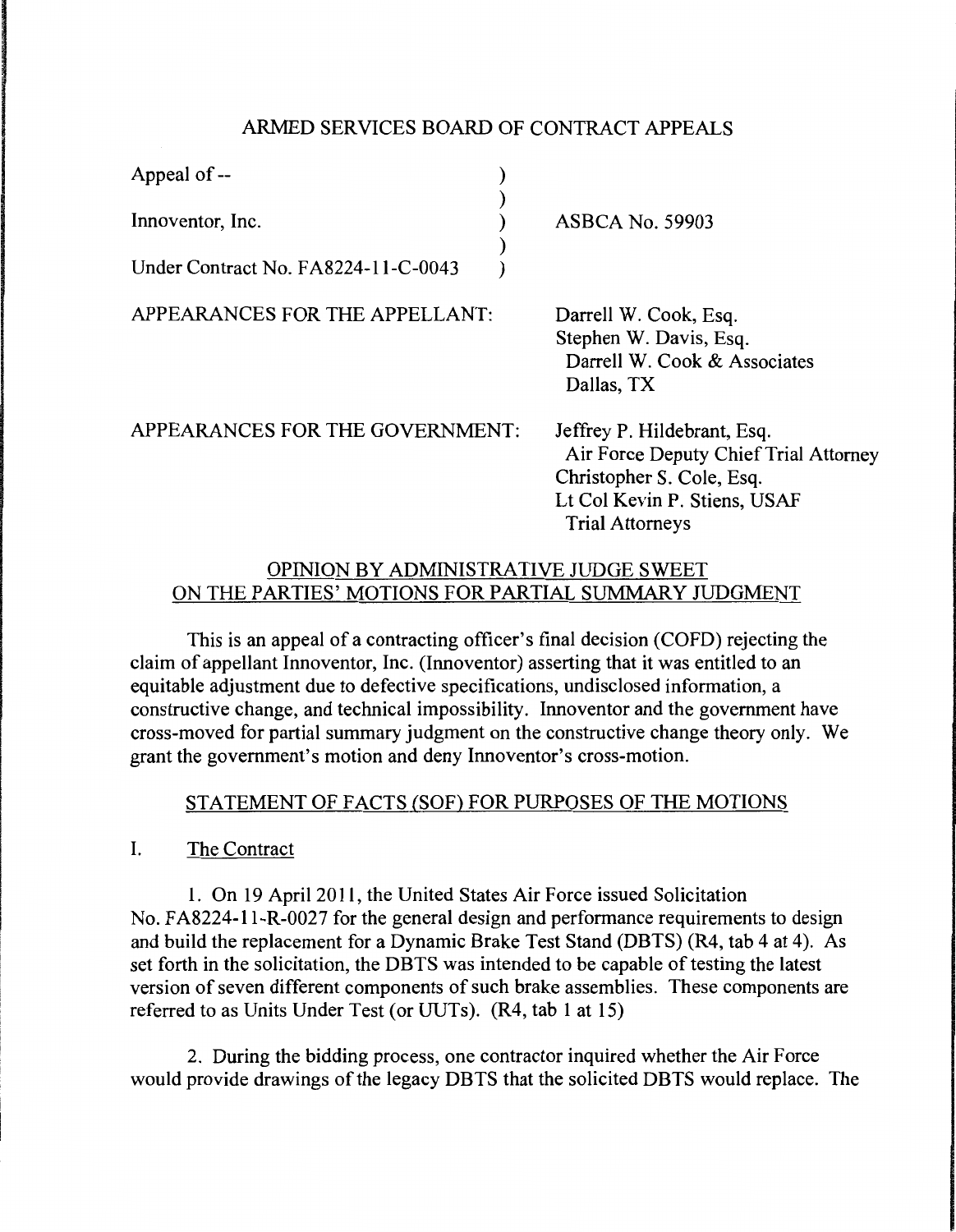Air Force responded, "No, this is a design and manufacture effort for a new product. The Government does not have access to any of the drawings" of the legacy DBTS. (Supp. R4, tab 54 at  $3$ <sup>1</sup>

3. In response to the solicitation, Innoventor submitted a proposal. In its proposal, Innoventor asserted that it had experience delivering test stands to replace legacy test stands. (R4, tab 7 at 12-15)

4. On 28 July 2011, the Air Force awarded Contract No. FA8224-11-C-0043 (contract 0043) to Innoventor. Contract 0043 was a \$357,628 fixed-price contract. (R4,  $tab 1 at 1)$ 

5. Contract 0043 's purchase specification (PS) required that the DBTS "shall be capable of accurately testing" UUTs in accordance with various technical orders (TOs ), which provided test protocols and requirements for testing the UUTs (R4, tab 1 at 7-8, 15, tabs lb-Id). One ofthe TOs with which the PS required the DBTS to comply was TO 33A2-2-51-1 (R4, tab 1 at 7).

6. TO 33A2-2-51-1 provided instructions for the operation of pressure circuits of the DBTS. In describing that operation, the TO cautioned to "Monitor 33D STATIC TEST PRESSURE gauge (2) closely while making pressure adjustments. Pressure will increase sharply and may result in damage to the item being tested." (App. resp., ex. 8 at 686, 689)

7. The PS required that the new DBTS's accuracy and functionality be the same as—or better than—the legacy DBTS's accuracy and functionality by stating that the primary requirement is that the DBTS "shall be designed to combine the functionality of the current Dynamic Brake Test Stand (see TO 33A2-2-40-1) with increased accuracy, reliability, and automation and hydraulic testing (see TO 16Al-17-4-3, Section 7.2.2) as specified herein" (R4, tab 1 at 9). The PS required "uniform functionality and accuracy" between the new DBTS and the legacy DBTS (R4, tab 2 at 16).

8. The PS required that the new DBTS undergo and pass testing. The PS stated that:

4.3 Final Machine Review: At least one month prior to the approved shipping date from the manufacture facility to the destination, a final machine build inspection review at the manufacture facility will be conducted. The review

<sup>&</sup>lt;sup>1</sup> It appears that the contractor posed the question during a 27 April 2011 site visit, and that the answer was provided to the attendees (supp. R4, tab 54). While Innoventor is listed on the sign-in sheet, its representatives did not sign the sign-in sheet.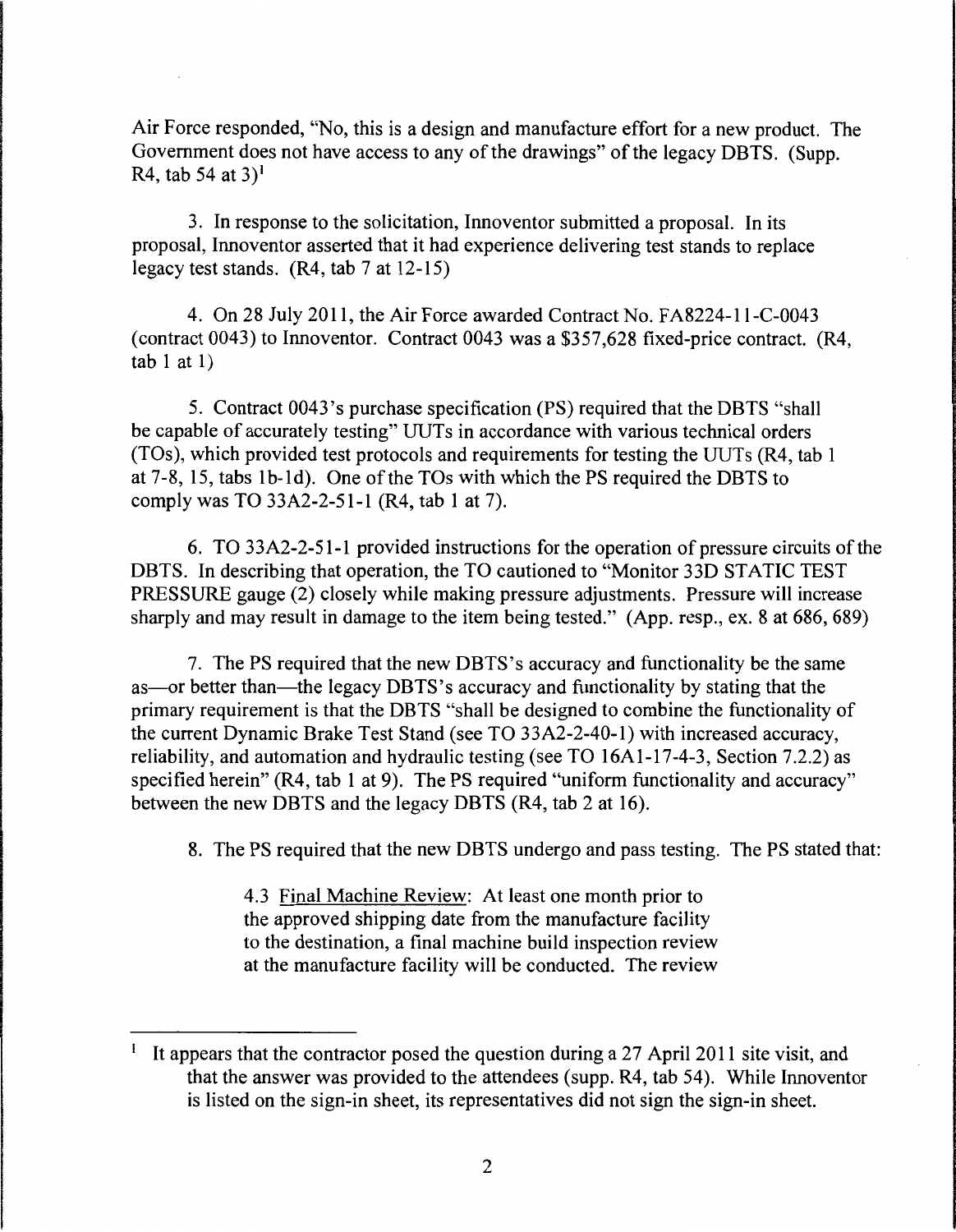will include a functional performance test cycle performed on [UUTs]. Items must pass all tests in applicable TOs.

(R4, tab 1 at 16)

9. The PS, as modified, $<sup>2</sup>$  also stated that:</sup>

4.17 Tests. The [DBTS] shall pass the following tests or shall be rejected....

4.17.1 Operational Test. The [DBTS] shall be operated without connection to a UUT to determine functionality. Proper operation of all controls, pumps, adjusting mechanisms, valves, and other accessories shall be verified during the trial period. If the [DBTS] fails it shall not be connected to a UUT until it passes.

4.19.2 Performance Tests. The [DBTS] shall perform all test cycles identified in TO 9H2-4-183-3 and 16Gl-137-3 related to UUTs listed in Table 3.1 of this PS. The test cycles shall be performed by the Government operator (after onsite training) and verified by the Contractor technician. The UUT shall also be tested on existing test equipment to determine uniform functionality and accuracy. The tests will most likely be performed on the exact same components to ensure continuity between the tests.

(R4, tab 2 at 15-16) "If the [DBTS] fails to pass any test in the requirements of this Purchase Specification it shall be rejected" (R4, tab 1 at 23).

10. The PS incorporated by reference FAR 52.243-1, CHANGES-FIXED-PRICE (AUG 1987) (R4, tab 1 at 34 ). Under the PS, "Government personnel, other than the Contracting Officers [COs] and authorized Government Representative, may (with CO coordination) observe Contractor operations. However, these personnel may not interfere with Contractor performance or make any changes to the contract." Rather, "[a]ny matter concerning a change to the scope, prices, terms or conditions of this contract shall be referred to the Contracting Officer." (R4, tab 1 at 26)

 $2$  On 21 September 2011, the Air Force modified the 0043 contract to include milestone payments, to include a loan agreement for Government-Furnished Equipment, and to modify the PS (R4, tab 2 at 1).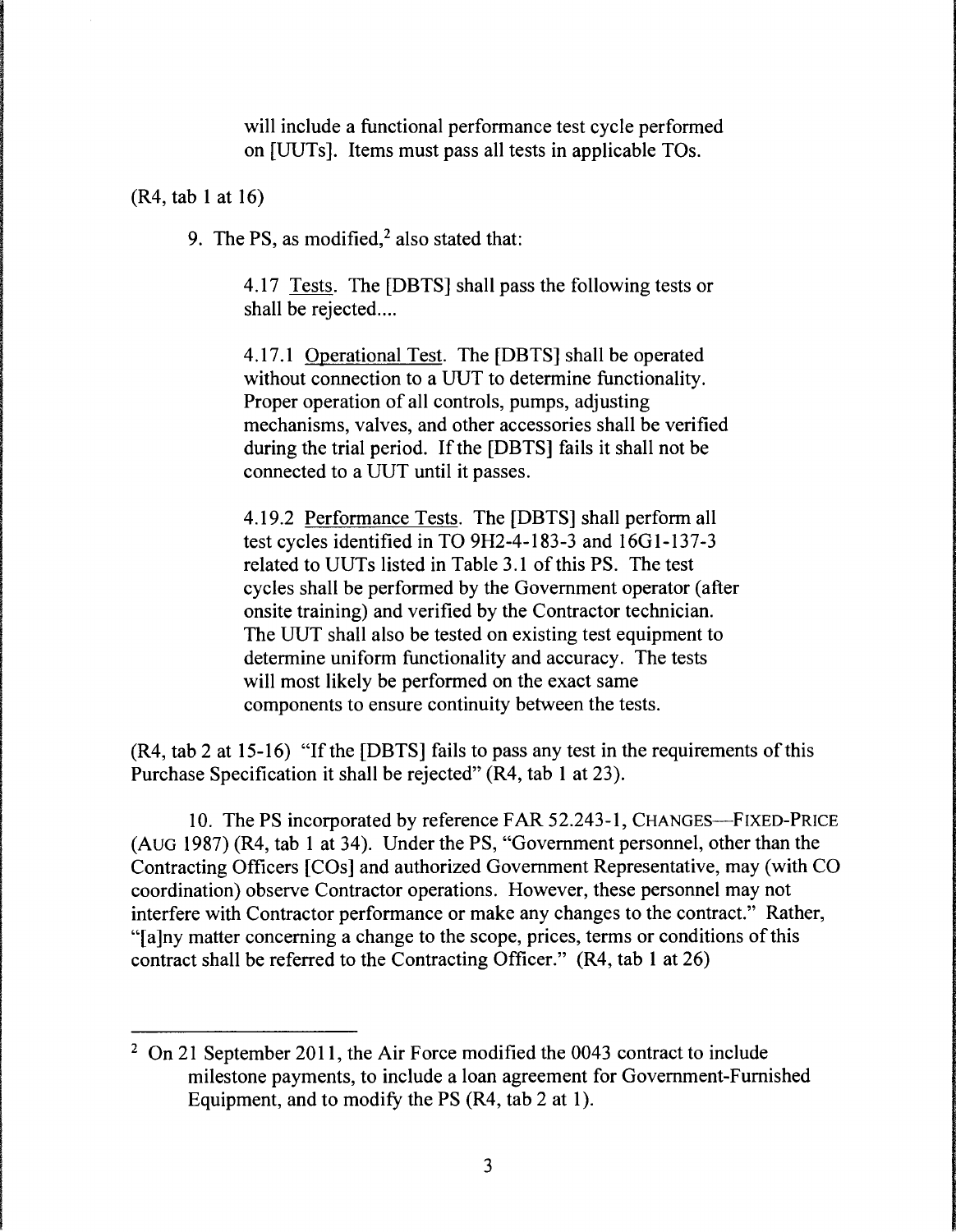#### II. Performance

11. At a kickoff meeting, the Air Force technical team presented a slide indicating that:

> You are hereby notified that this team DOES NOT have the authority to direct you in any way to alter your contractual obligations. Further, if the Government, as a result of the information obtained from today's discussion DOES desire to alter your requirements, changes will be issued in writing and signed by the contracting officer. You should take no action on any change unless and until you receive such a contract modification.

#### (R4, tab 8 at 9)

12. In the summer of 2013, Innoventor began testing the new DBTS using UUTs provided by the government. Charles Wolfersberger, Innoventor's Senior Mechanical Technical Lead Engineer, emailed Daniel Hansen, the Air Force's process engineer point of contact. In that email, Mr. Wolfersberger stated that "[w]e have tested 4 gear cases and have found two units with traces showing near identical input and output torque which suggests that the units do not pass the proof load test." (R4, tab 11 at 1-2)

13. In September 2013, Mr. Hansen traveled to Innoventor's facility for the performance of the Initial Operational Testing & Evaluation (September 2013 IOT&E). The first UUT did not fit the test stand, and the DBTS "failed to run properly and destroyed the [second] UUT." Innoventor tested the remaining UUTs without incident. Moreover, "O of 5 UUTs passed tests." (R4, tab 14 at 2) However, Mr. Hansen could not make sense of all the test results.

14. Mr. Hansen concluded that Innoventor was "not even close to prepared. Not a single task was successfully completed .... Based on our findings it is estimated that [Innoventor] has a slim hope of successfully completing this contract." Mr. Hansen recommended that the government deliver a cure notice, and allow Innoventor to attempt to correct the deficiencies. Another  $IOT&E$  then would be required. If Innoventor could not cure, Mr. Hansen recommended termination. (R4, tab 14 at 4)

15. On 17 September 2013, Mr. Hansen sent Innoventor a list of action items that needed to be addressed on the DBTS. Among the items was the following:

> 0 of 5 UUTs were successfully tested. It is unclear what your intended corrective action entails, but this is a serious concern. The contract clearly stated the [UUTs] shall be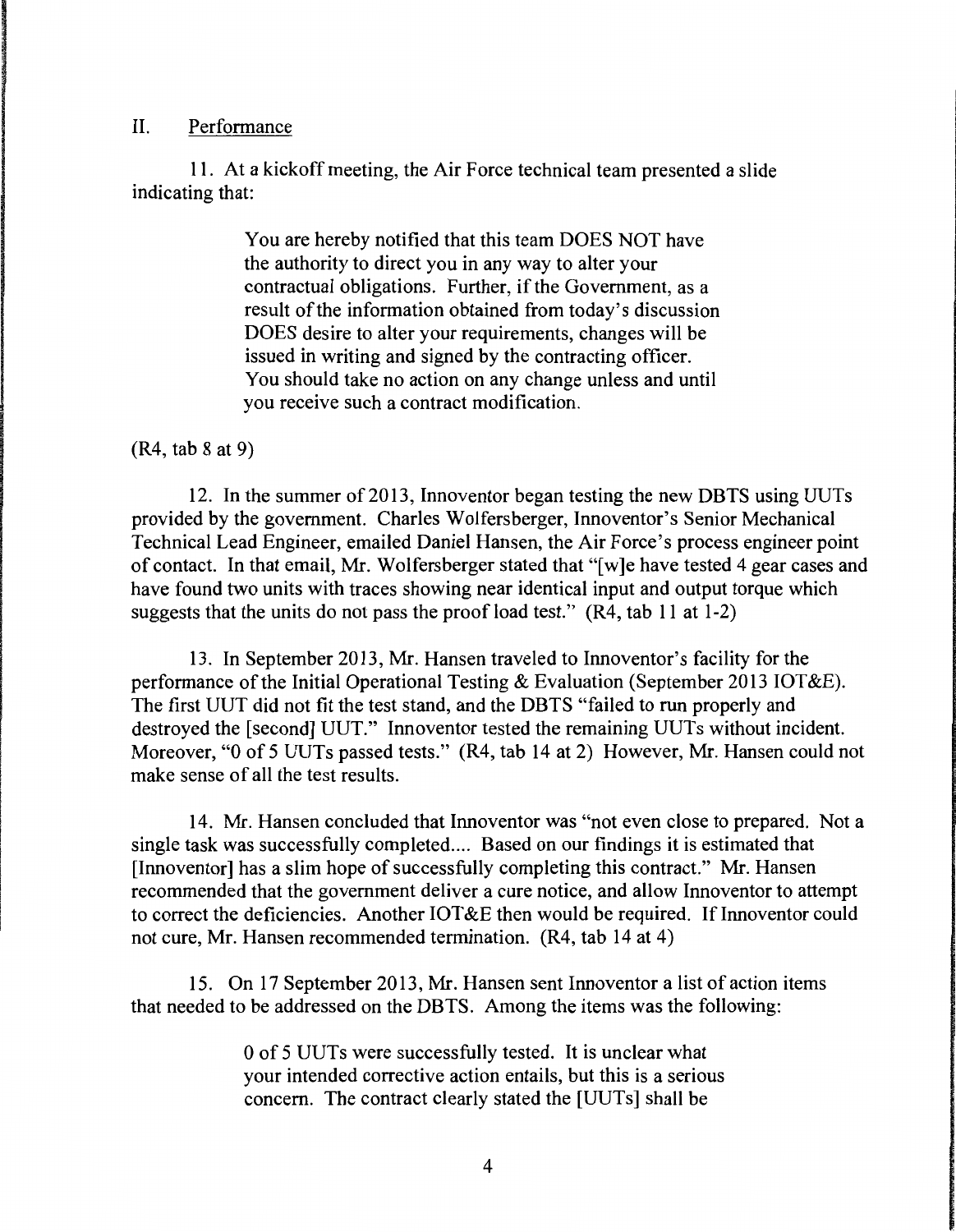tested in accordance with the applicable technical orders. If the test stand cannot meet this most critical design requirement then the test stand cannot be accepted.

## (R4, tab 15 at 4) (Emphasis omitted)

16. On 19 November 2013, Mr. Wolfersberger emailed Mr. Hansen a report card on Innoventor's testing of five UUTs. The report card stated that the DBTS broke one UUT, and that the other four UUTs failed at least one test. Mr. Wolfersberger concluded that "I am hoping for a better looking report card with the new Class A assets." (R4, tab 18 at 1)<sup>3</sup>

17. The Air Force sent Innoventor six Class A UUTs, which Innoventor received and tested in late November 2013 (gov't mot., attach. 4 at 1). In a 27 November 2013 report card, Mr. Wolfersberger indicated that one UUT broke, three UUTs failed at least one test, and the remaining two UUTs received marginal or passing scores on all of the tests (R4, tab 19 at 1).4

18. In December 2013, Mr. Hansen again traveled to Innoventor for an IOT&E (December 2013 IOT&E). Innoventor resolved most of the action items. However, the DBTS damaged one UUT, and "none of the UUT's were passing the tests even though they were supposed to be 'A' condition assets." Thus, Mr. Hansen concluded that "[w]ith the exception of not having any of the UUTs pass testing, and the damage that was done to some of the UUTs, indications are that the test stand is functioning properly." Mr. Hansen decided that the Air Force would test the same UUTs on the legacy DBTS to determine the true condition of the UUTs. Mr. Hansen wrote that his recommendations:

> [D]epend heavily on the outcome of the testing we conduct this week on the UUTs with the legacy test stand here at Hill AFB. If testing reveals that the UUTs are faulty, then we should no longer suspect the new test stand of being

 $3$  A Class A asset is a serviceable asset without qualification, which means that it is new, used, repaired, or reconditioned material which is serviceable and issuable to all customers without limitation or restriction (gov't mot., attach. 5).

<sup>4</sup> The November 2013 tests were different from, and in addition to the IOT&Es, in that Air Force personnel did not attend the November 2013 tests. It is unclear whether the UUT that the 19 November 2013 report card indicated was broken was the same UUT that broke during the September IOT & E *(compare* R4, tab 14, *with*  R4, tab 18). However, it is clear that the UUT that the 27 November 2013 report card indicated was a new break (i.e., occurred during the 27 November 2013 testing) because the Air Force sent new UUTs for the 27 November 2013 tests (gov't mot., attach. 4 at 1), and Innoventor got through three tests before the new UUT broke  $(R4, tab 19 at 1)$ .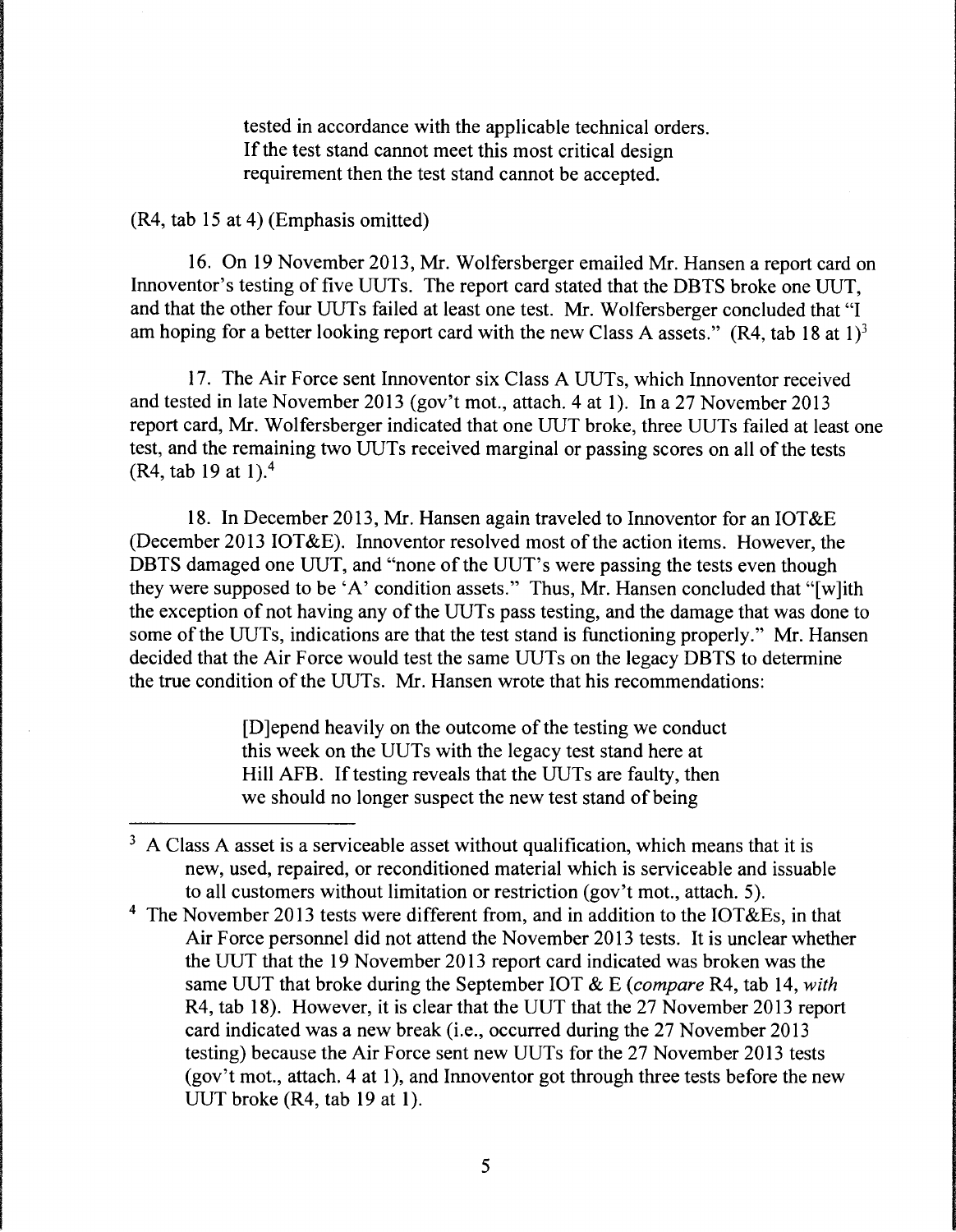faulty. If the test results are not similar to those of the [Innoventor] test stand then we'll need more time to resolve the issues. That process will likely require more information that we currently do not have. [Innoventor] has designed and built the test stand to meet the requirements with the information they were given. I felt that there was information that the government was unable to provide to [Innoventor] that would be helpful, but it was information that we did not have and it was uncertain whether it was required.

#### (R4, tab 20 at 2-3)

19. On 5 December 2013, Mr. Hansen signed a document indicating that "[w]e agree that the Dynamic Brake Test Stand IOT&E activities have been satisfactorily completed" (app. resp., ex. 6 at 3). Mr. Hansen claims he signed the document for Innoventor's internal purposes, and that he thought the tests were complete enough to seek progress payments, but that the DBTS remained deficient because it did not meet the contractual requirements (gov't reply, attach. 14 at 1).

20. Mr. Wolfersberger traveled to Hill Air Force Base to observe the testing of the UUTs that had been tested on Innoventor's DBTS and on the legacy DBTS. On 10 December 2013, Mr. W olfersberger sent an email summarizing the first day of testing, during which the Air Force tested two UUTs. The first UUT—which had passed three out of eight tests using Innoventor's DBTS--passed seven out of eight tests on the legacy DBTS. The second UUT passed two out of the eight tests on both DBTSs. (Supp. R4, tab 120 at 1)

21. Mr. Hansen forwarded that email to other Air Force personnel. In the forwarding email, Mr. Hansen stated that, while "it appears as though the two [DBTSs] are further apart[,] [i]n reality, I think the results on the two [DBTSs] are very reasonable and maybe a little closer than I even expected." Mr. Hansen also stated that modifying the Innoventor DBTS to reduce inertia—which the parties were discussing— "should lessen the likelihood of breaking a" UUT.  $(App. resp., ex. 1 at 429)$ 

22. After the completion of testing on the legacy DBTS, Mr. Hansen sent an email discussing the results *vis-a-vis* Innoventor's DBTS on 12 December 2013. Mr. Hansen summarized that "I'll just say this up front  $-$  the results are VERY similar to those we collected with the Innoventor test stand last week." (Supp. R4, tab 121 at 1, *see also id.* at 2 (reiterating that "Innoventor test stand and Hill's legacy test stand produced very similar results.")) Mr. Hansen stated that, if the legacy DBTS "inertia is much smaller than [Innoventor's] inertia it may explain why their test stand has broken [UUTs] at such a high rate. If there is a drastic difference we'll likely make modifications to the input and output shafts to reduce their inertia." *(Id.* at 2)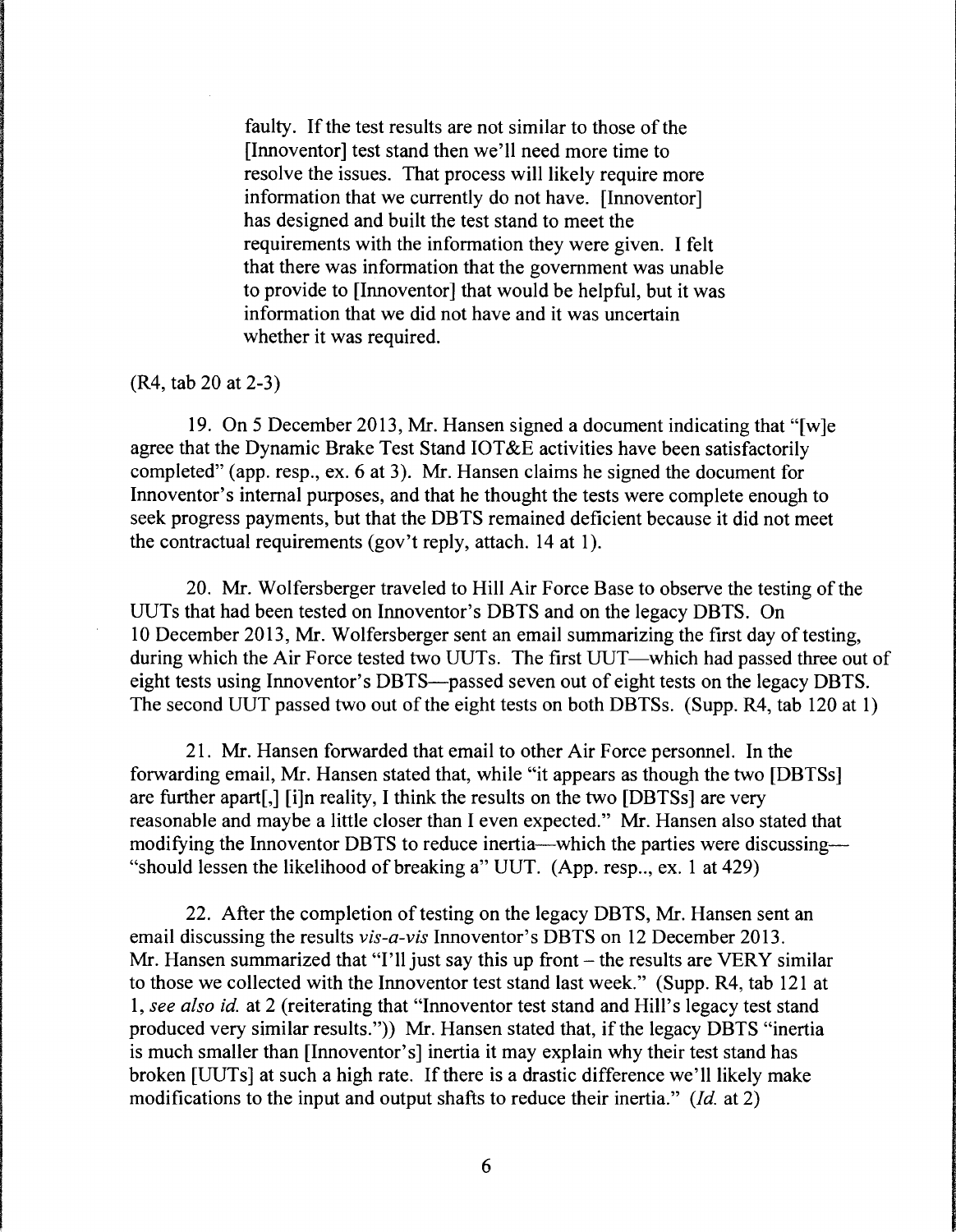23. The 12 December 2013 email also stated that "[ w ]e got halfway through testing at Hill when the gearcase broke a gear tooth and cracked the housing just like" the UUT that Innoventor's DBTS had broken (supp. R4, tab 121 at 2). In a declaration submitted in support of the government's summary judgment motion, Mr. Hansen suggests that the UUT might have been damaged during the prior week's testing on Innoventor's DBTS. Historically, the UUTs damaged by the legacy DBTS were "very minimal." The single instance of the legacy DBTS damaging an UUT of which Mr. Hansen was aware occurred in 2008. (Gov't reply, attach. 15 at 1)

24. On 13 December 2013, Mr. Hansen sent an email to other Air Force personnel and Mr. Wolfersberger reiterating that he was "seeing consistent results" on most of the tests. However, Mr. Hansen stated that he and Innoventor were "trying to figure out why their test stand is cracking [UUTs] at a higher rate." In particular, they were looking at inertia and spring rates. (App. resp., ex. 1 at 431)

25. On 18 December 2013, Mr. Wolfersberger sent Mr. Hansen an email stating that, "[t]he more I look into this, the more important that spring rate is to this test. The spring will have the effect of lengthening the time it takes to decelerate the spinning components and will therefore lower the torques and stresses imposed on the UUT. This is a huge 'discovery.'" Mr. Hansen responded, "[o]ur previous engineer, Jay Ostler, had brought this up due to the requirement he found in the ATP-I guess we shouldn't have dismissed it. We're working through the issues in a manner that makes sense to us, and it just happens that the focus can now be shifted to include the spring rate." Mr. Wolfersberger also stated that tuning a spring-mass system was a "sorcerer's art," and that "the best approach will be to match the legacy stand's characteristics as much as practical. I do not feel comfortable deviating much from the spring rates that we have determined." (R4, tab 22 at 1)

26. Mr. Hansen then emailed Innoventor, stating that "I spoke with my contracting officer about what it would take to modify the contract for the spring rate design changes." Mr. Hansen asked for a quote on what it would take to make the modification. (App. resp., ex. 2 at 440)

27. On 6 January 2014, Mr. Hansen emailed Mr. Wolfersberger a proposed modification. In the cover letter, Mr. Hansen stated that:

> As part of the modification to address the spring rate the contracting officer is requiring me to modify the purchase specification to align with our changes, as well as provide a narrative of why these changes are necessary. I have attached a modified PS and would like some feedback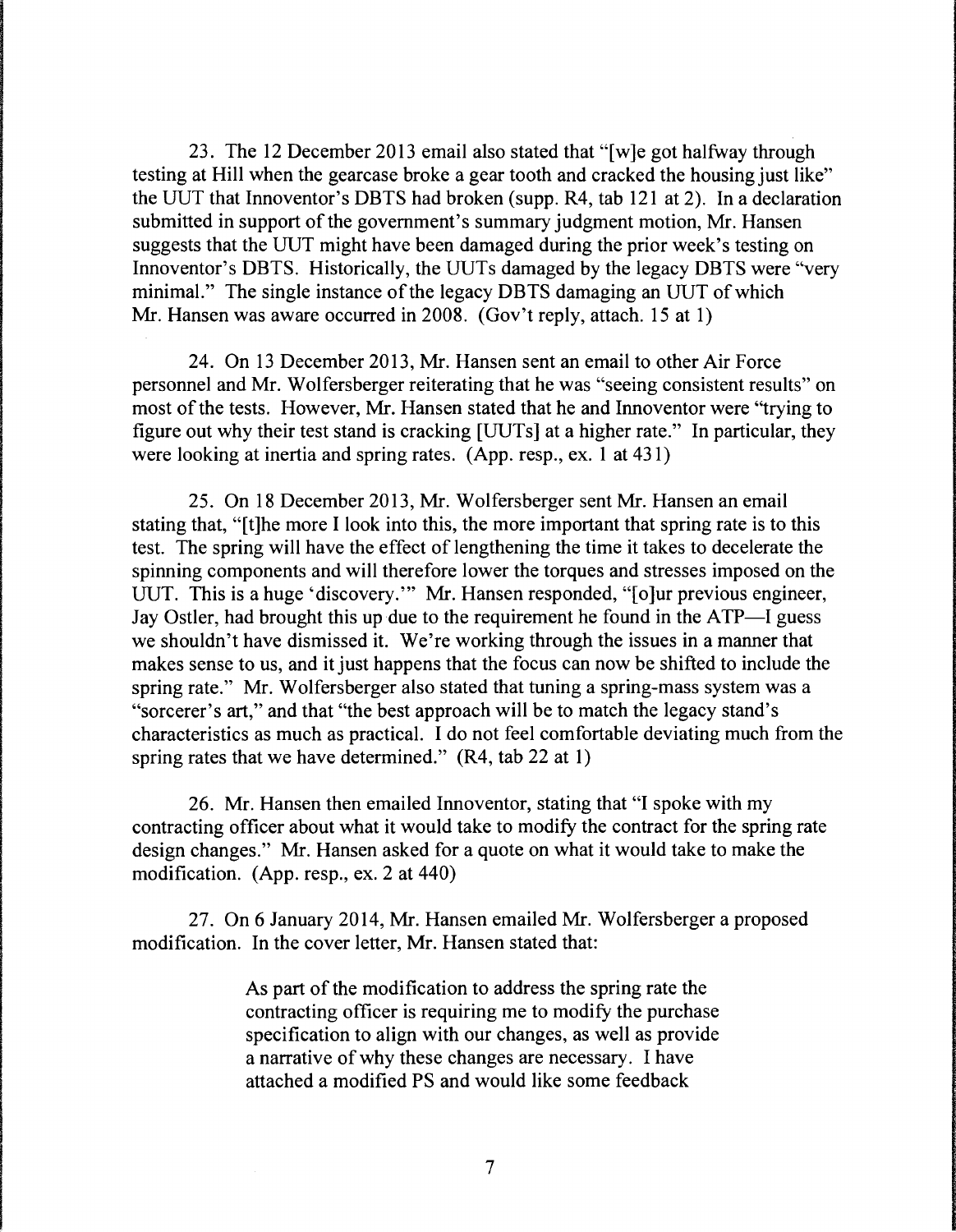from you. I don't think the CO would like the idea of me getting your feedback, but I think it makes the most sense if you agree that it is clearly stated.

(R4, tab 24 at 1) The cover letter continued that:

I can't come out and specifically say something like "the test stand shall have a spring rate of 30,000 in-lbs/rad" or "the inertia of the system shall be  $0.2348$  in-lbs-sec $\gamma$ <sup>2</sup>" mostly because I'm not convinced that we're sure what it should be. I also should avoid putting specifics in there because the contracting office does not like that type of requirement. The government almost always tries to provide the requirement and not the design criteria. This can be considered either, depending on who's defining it. As a side note, I know you guys are working towards replicating the inertia and spring rate found on the legacy equipment- that's fine. That's probably the right answer, but I'm not going to say it is the right answer for certain.

(R4, tab 24 at 1)

- 28. The proposed modification attached to Mr. Hansen's letter included the following:
	- 4.3 Final Machine Review Initial Operational Test & Evaluation (IOT&E). At least one month prior to the approved shipping date from the manufacture facility to the destination an IOT&Efinal machine build inspection review at the manufacture facility will be conducted. The review IOT &E will include a functional performance test cycle performed on Government furnished components (Listed in 3 .4) determined at the meeting identified in section 4.2. Items must pass all tests in applicable TOs. In addition to passing the specific TO tests, the Government must be satisfied that the [DBTS] is 100% functional and is capable of performing all of said tests in a safe manner  $-$  safe with respect to personnel and safe with respect to the condition of the UUTs. Since the [DBTSJ shall replicate the testing capabilities of the original Dynamic Break Test Stand the [DBTSJ shall not damage UUTs as a result of testing. The Government Project Manager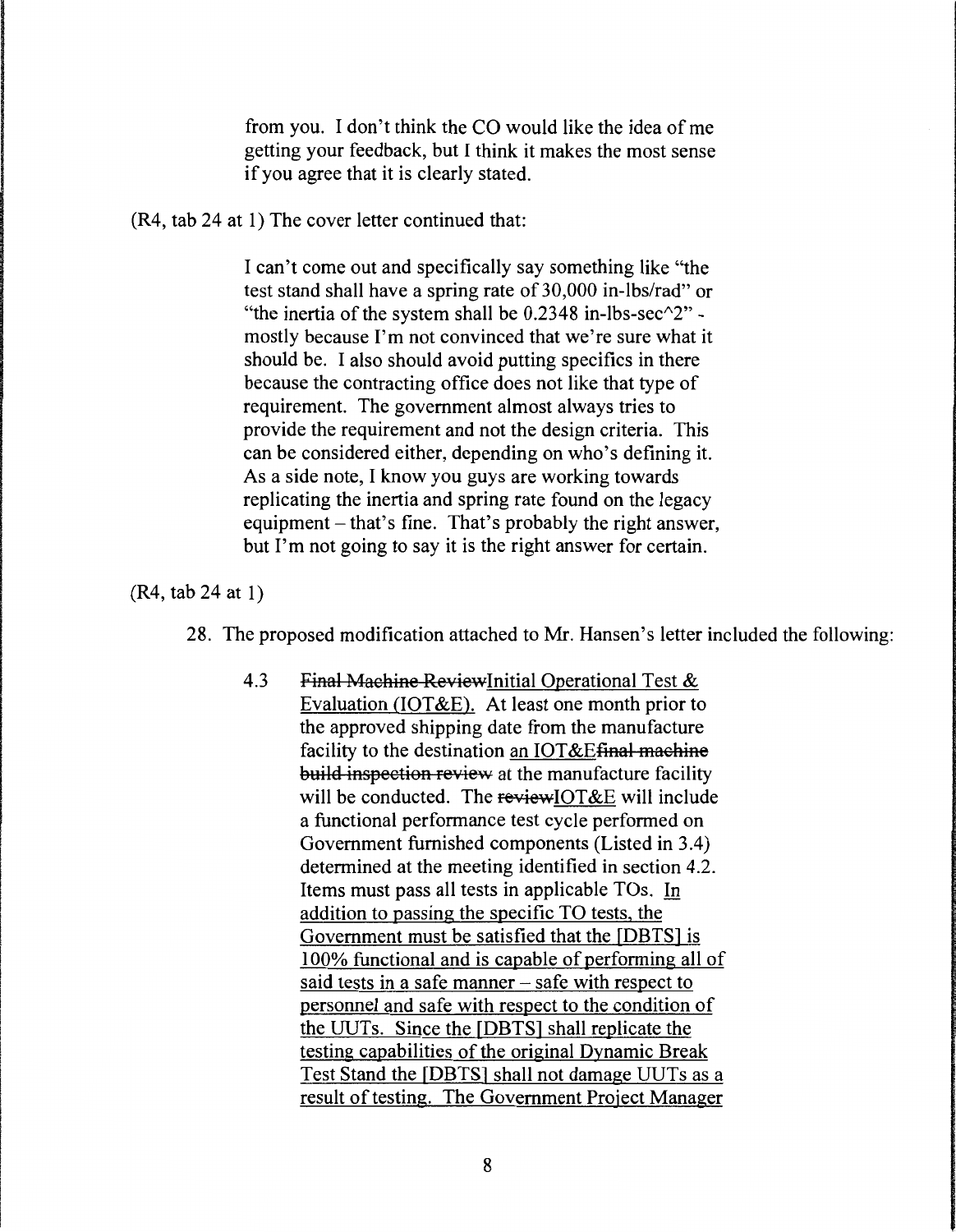will have the authority to determine whether the [DBTS] design is performing the tests in an acceptable manner. This includes parameters which are otherwise undefined in the technical data, such as system inertia and spring rate.

## (R4, tab 24 at 11) *<sup>5</sup>*

29. In response to the proposed modification, Innoventor submitted a proposal to adjust the spring rate for \$163,230 in February 2014 (R4, tab 25 at 12). Innoventor also submitted a request for equitable adjustment (REA), asserting that, due to "instability of expectations," it was entitled to \$893,358 in extra costs it incurred through December 2013 *(id.* at 1, 13). Innoventor never fully defined the term "instability of expectations," which we take to mean changes in the contract's performance specifications during performance *(id.* at 2).

30. On 18 February 2014, the CO sent an email to Innoventor stating that the REA was incorrectly being invoked because the government had not issued a modification directing a change. Moreover, the CO stated that:

> I cannot accept a proposal for a submitted change as the government has not provided any amended purchase specification for you to propose to. The engineer does not have the authority to amend the purchase specification and ask for proposals when making changes to the contract. Any issue that could change the 'scope' or falls outside what was part of the original contract must be worked through the contracting officer.

(R4, tab 26 at 1)

31. On 27 March 2014, Mr. Hansen sent an email to other Air Force personnel providing a history of contract 0043. Mr. Hansen stated that "[t]he PS written by 309 CMXG/ENH is not perfect and there are some potential gray areas of interpretation." (R4, tab 3 at 172-73) Mr. Hansen also stated that Innoventor failed the September 2013 IOT&E. Regarding the December 2013 IOT&E, Mr. Hansen stated that "[ c ]ontract requirements met, other than the test stand is cracking gear teeth on some gearboxes being tested." Mr. Hansen stated that Innoventor was proposing to fix the problem for \$163,230, but that the changes could be done for much less—about \$20,000—because Innoventor's "test stand is quite good and the required changes,

<sup>&</sup>lt;sup>5</sup> The edits in the above quotation—i.e., the underlined proposed additions and the strike-through proposed deletions-are the Air Force's proposed modifications to the 0043 contract.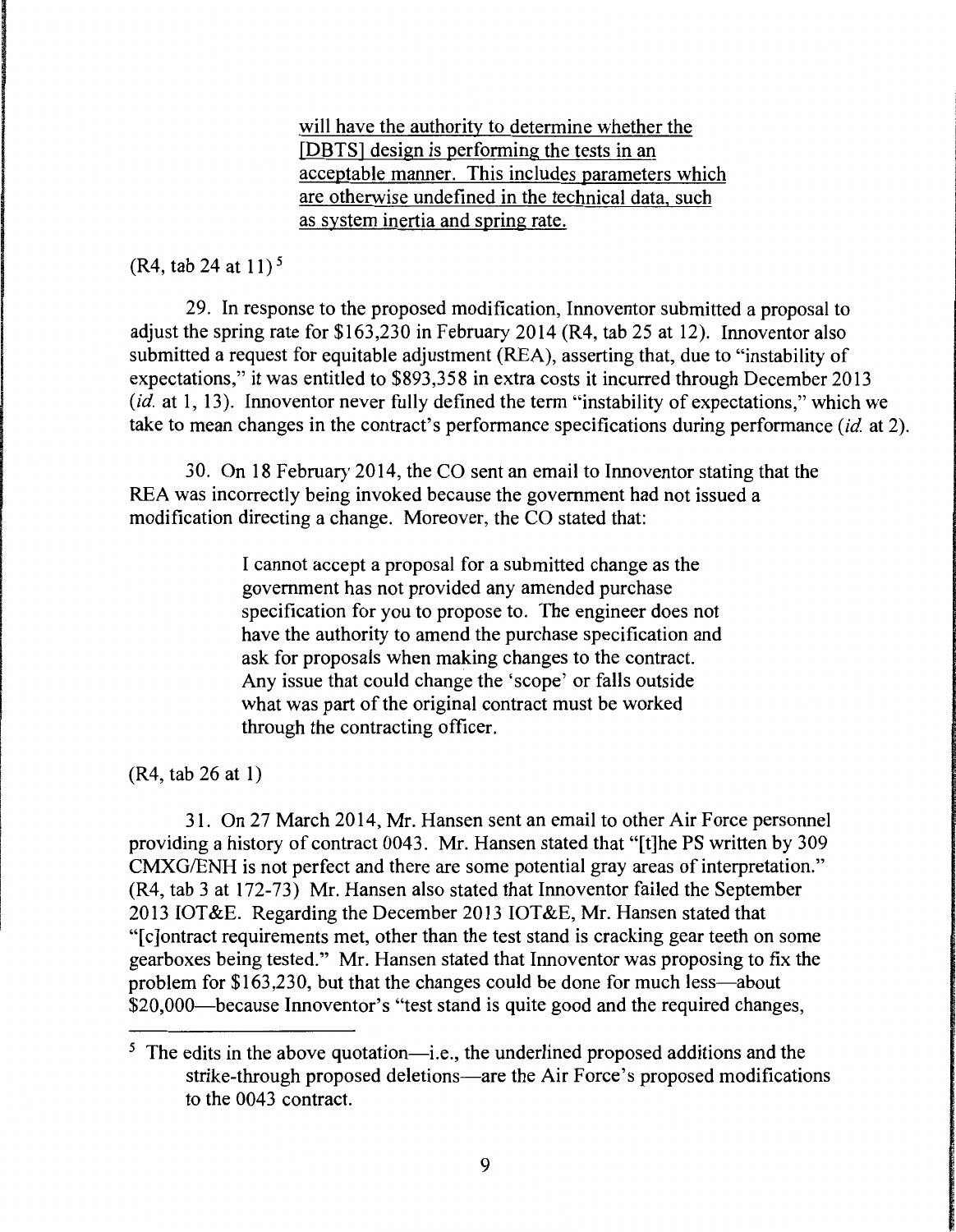although they have significant impacts, are relatively minimal." Thus, Mr. Hansen indicated, the plan was to have Innoventor deliver the DBTS "as-is," pay the contract price of \$356,378, and make the necessary changes in-house. (R4, tab 3 at 173)

32. In the summer of 2014, Innoventor generated an Acceptance Test Procedures form. On the form, it appears that Mr. Hansen initialed that the DBTS passed various operational and safety characteristics. Nothing on the form indicates that the DBTS did not break UUTs. (App. resp., ex. 7 at 377-411)

33. In a memorandum from 2014, Mr. Hansen stated that the test requirements are defined by certain RPM and a certain torque measurement on the input and output of the UUTs, but "[t]here are no other design or test criteria available." He continued:

> Even though the speed and torque sensors indicated measurements within the acceptable ranges, several [UUTs] have cracked gears while being tested on [Innoventor]'s test stand. All engineering personnel. .. believe that the combined spring rate of the test stand components is too high (too rigid) and that is causing a faster/harder impact when the brake engages.

We have attempted to resolve the deficiency with [Innoventor] but they have responded with a Request for Equitable Adjustment.... Their claims are unsupported.

### **RECOMMENDATION**

309 CMXG/ENH believes that it is in the best interest of the government to continue with the project knowing that the spring rate of the test stand is the most likely cause for damage to units under test. It is proposed that we accept the test stand "as-is" and correct the deficiency using our own resources. [Innoventor] will still be responsible for all other remaining deliverables. The government will pay the remainder of the full contract price for the test stand. 309 CMXG/ENH believes this is the quickest path towards resolution and completion of this test stand. This will also allow us to distance ourselves from [Innoventor], a company with repeated delays and failures.

(R4, tab 29 at 1)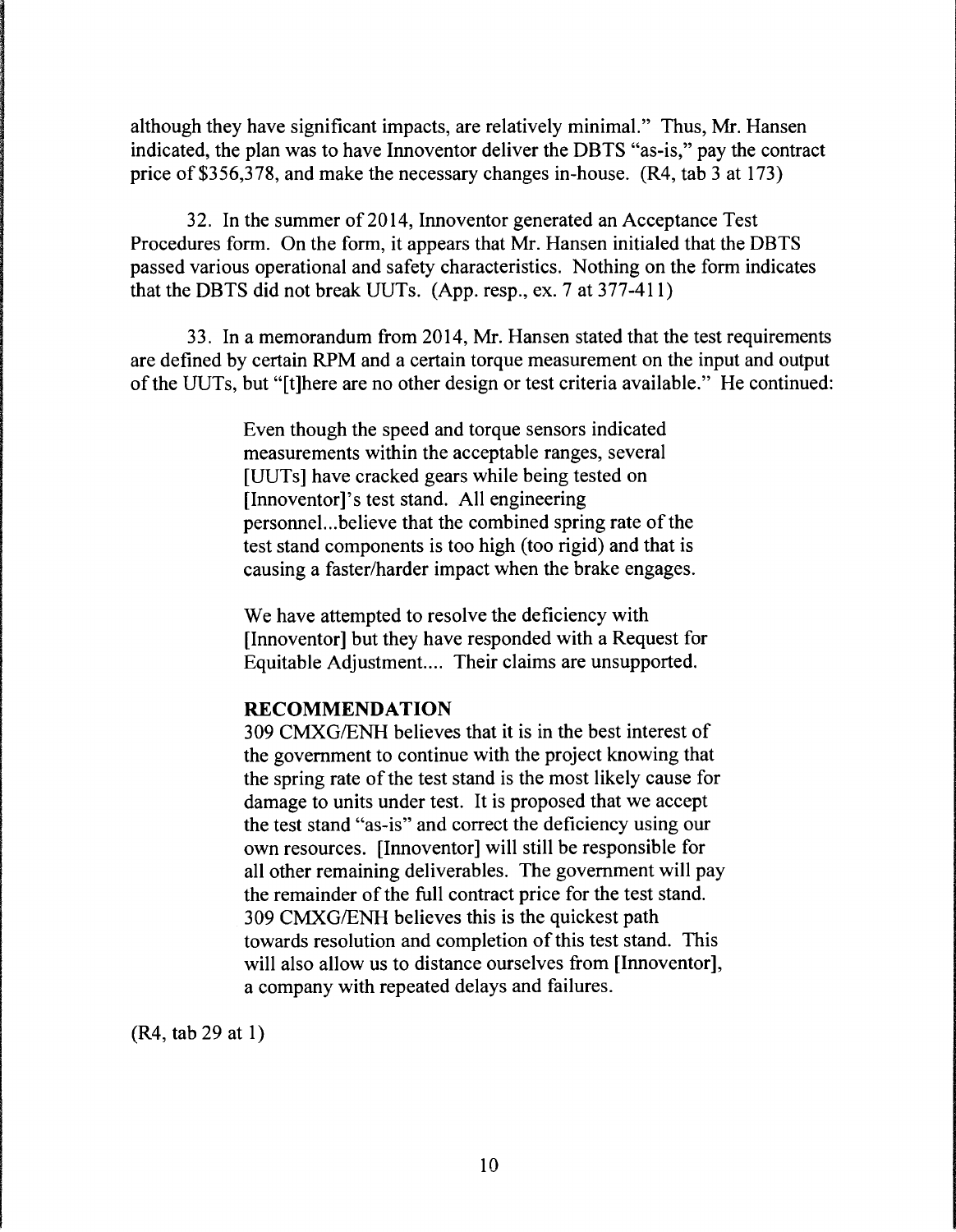III. Claim History

34. On 8 September 2014, Innoventor submitted a certified claim to the CO for \$1,138,552. Innoventor claimed defective specification, undisclosed information, a constructive change, and technical impossibility. The amount sought in the claim increased relative to the REA because Innoventor added 2014 costs, and applied overhead to costs by each calendar year. (R4, tab 46)

· 35. On 8 January 2015, the CO issued a COFD, denying the claim. In addressing the constructive change claim, the CO stated that:

> The requirement has always been to replicate the test results of the legacy test stand.... The Government believes the legacy test stand was designed with careful consideration to the operating conditions and test parameters that are no longer openly stated in the documentation available. In other words, even though parameters such as inertia are unknown, they can be calculated through reverse-engineering efforts to replicate the characteristics of the legacy test stand.

(R4, tab 53 at 9)

36. Innoventor then filed this timely appeal dated 20 March 2015 with the Board.

37. Innoventor and the Air Force cross-moved for partial summary judgment on entitlement under the constructive change theory.

# **DECISION**

## I. The Standards for Summary Judgment<sup>6</sup>

Summary judgment will be granted if a moving party has shown that there are no genuine issues of material fact and it is entitled to judgment as a matter of law. *Celotex Corp.* v. *Catrett,* 477 U.S. 317, 322 (1986). A non-movant seeking to defeat summary judgment by suggesting conflicting facts must set forth specific facts showing that there is a genuine issue for trial. *Anderson* v. *Liberty Lobby, Inc.,* 477 U.S. 242, 248 (1986). Thus, if the non-moving party carries the burden of proof at trial for elements of its case and fails to provide such proof, the moving party is entitled to summary judgment. *Dairyland Power Coop.* v. *United States,* 16 F.3d 1197, 1202 (Fed. Cir. 1994). In

<sup>6</sup> Board Rule 7(c)(2) provides that we look to FED. R. CIV. P. 56 for guidance on dealing with motions for summary judgment.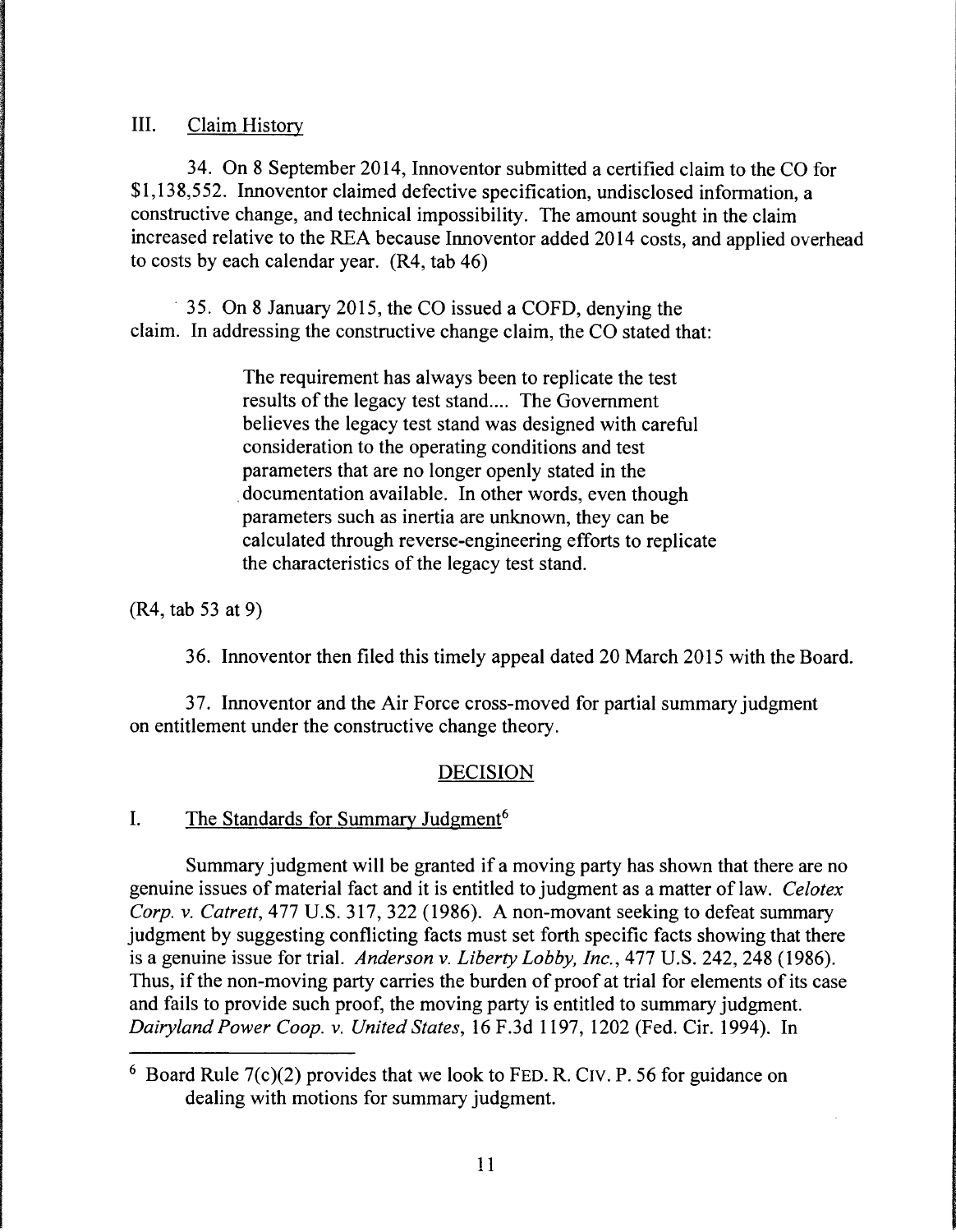deciding summary judgment motions, we do not resolve controversies, weigh evidence, or make credibility determinations. *Liberty Lobby,* 477 U.S. at 255. Moreover, we draw all reasonable inferences in favor of the non-movant. *Id.* Where, as here, the parties have filed cross-motions for summary judgment, we evaluate each motion on its own merits, taking care to draw all reasonable inferences against the party whose motion is under consideration. *Mingus Constructors, Inc. v. United States,* 812 F.2d 1387, 1391 (1987); *ECCI-C Metag, JV*, ASBCA No. 59031, 15-1 BCA 136,145 at 176,419.

## II. The Government's Motion for Summary Judgment

The government is entitled to judgment as a matter of law on the constructive change theory because there is no evidence suggesting an authorized government representative required Innoventor to perform work not required under the terms of contract 0043. In order to recover for a constructive change, a contractor must prove that:

> ( 1) [T]he CO compelled the contractor to perform work not required under the terms of the contract, (2) the person directing the change had contractual authority unilaterally to alter the contractor's duties under the contract, (3) the contractor's performance requirements were enlarged, and ( 4) the added work was not volunteered, but resulted from the direction of the government's officer.

*Dan Rice Constr. Co., ASBCA No.* 52160, 04-1 BCA ¶ 32,595 at 161,262. Here, Innoventor appears to claim that the government changed its performance requirements by directing it to replicate the legacy DBTS's performance and test results (app. resp. at 24-25). The government is entitled to judgment as a matter of law on that theory because there is no evidence suggesting that the government changed Innoventor's performance requirements, let alone that anyone with authority to do so directed any such changes.

## A. There is No Evidence Suggesting that the Government Changed Innoventor's Performance Requirements

There is no evidence suggesting that the government changed Innoventor's contract's performance requirements because contract 0043 unambiguously required that the new DBTS pass the tests and function at least as well as the legacy DBTS. "In order to decide whether a constructive change has occurred, we examine the pertinent contract language ... to interpret the contract requirements." *Lamb Eng'g* & *Constr. Co.,* ASBCA No. 53304 *et al.*, 06-1 BCA  $\parallel$  33, 178 at 164, 417. Where the provisions of a contract are "clear and unambiguous, they must be given their plain and ordinary meaning, and we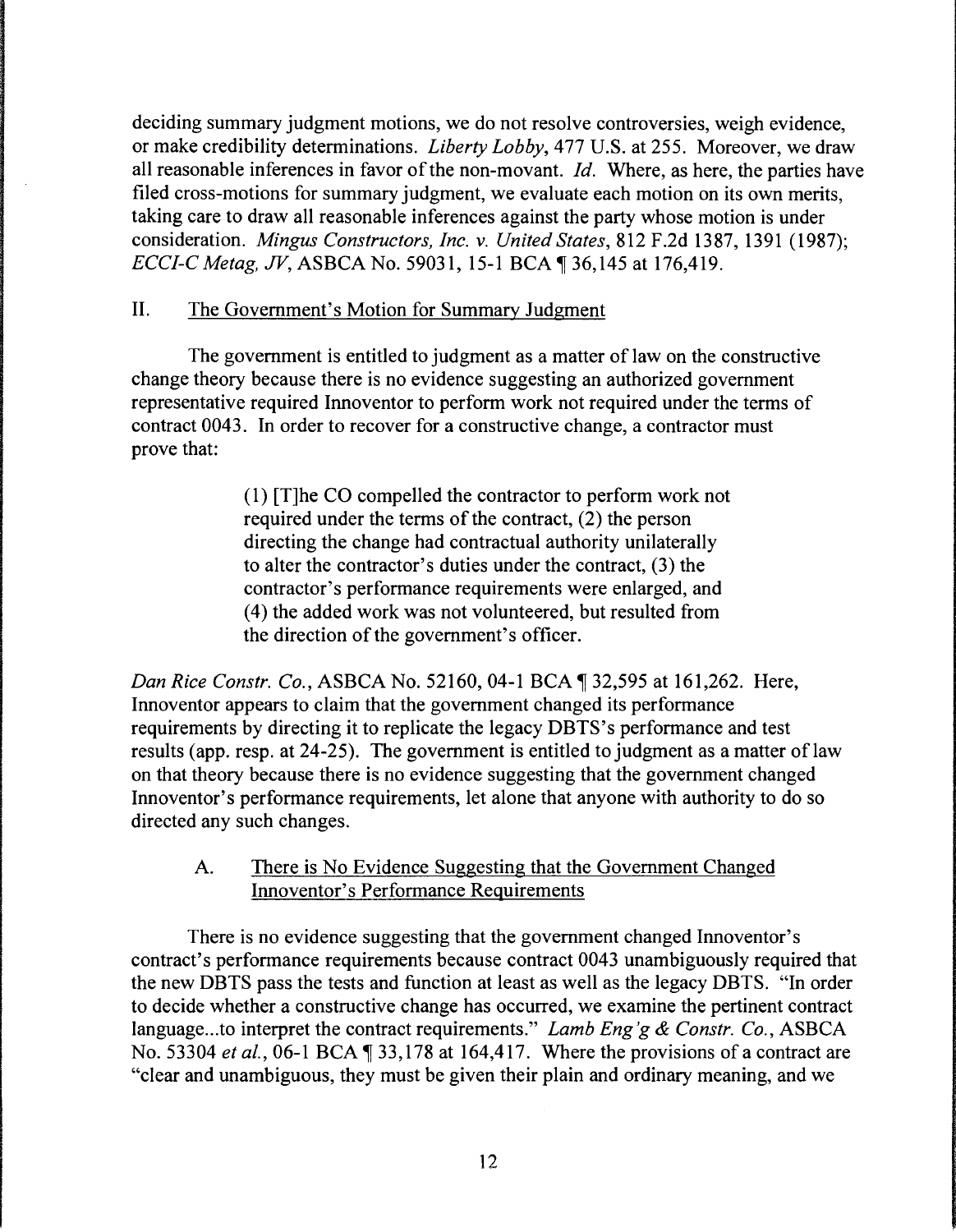may not resort to extrinsic evidence to interpret them." *Coast Fed. Bank, FSB v. United States,* 323 F.3d 1035, 1040 (Fed. Cir. 2003) (en bane) (citations omitted).

"An ambiguity exists when a contract is susceptible to more than one reasonable interpretation." *E.L. Hamm* & *Assocs., Inc. v. England,* 379 F.3d 1334, 1341 (Fed. Cir. 2004). As we have held:

> Determining whether... differing interpretations are reasonable begins with an examination of the plain language of the contract, construing the contract so as "to" effectuate its spirit and purpose giving reasonable meaning to all parts of the contract." In order to fall within the "zone of reasonableness," a party's interpretation must be logically consistent with the contract and the parties' objectively ascertainable intentions.

*ECCI-C Metag,* 15-1 BCA  $\text{\degree}$  36, 145 at 176, 418 (citations and quotations omitted).

Here, the only interpretation of contract 0043 that is logically consistent with the contract language and the parties' objectively ascertainable intentions is that the new DBTS had to pass the tests and function at least as well as the legacy DBTS. Contract 0043 plainly stated that the new DBTS "shall pass the following tests or shall be rejected" (SOF  $\P$ 9). It also stated that the primary requirement for Innoventor's DBTS is that it "shall be designed to combine the functionality of the current Dynamic Brake Test Stand...with increased accuracy, reliability, and automation and hydraulic testing" (SOF <sup>~</sup>7 (emphasis added)). Moreover, contract 0043 required "uniform functionality and accuracy" between Innoventor's DBTS and the legacy DBTS (SOF ¶ 9 (emphasis added)). Thus, contrary to Innoventor's suggestion, contract 0043 unambiguously required that the new DBTS pass the tests and function uniformly with the legacy DBTS.

Also contrary to Innoventor's suggestion, there is no genuine issue of material fact but that the new DBTS failed the September 2013 IOT&E test. As Mr. Hansen reported, "O of 5 UUTs passed tests," and "[n]ot a single task was successfully completed" (SOF  $\P$  13-14). There is no contradictory evidence suggesting that Innoventor's DBTS passed the September 2013 IOT&E. Therefore, at a minimum, any costs incurred to modify Innoventor's DBTS so that it could pass the follow-up December 2013 IOT&E test cannot be recovered under a constructive change theory because Innoventor incurred those costs to meet the contract's requirement that Innoventor's DBTS pass the tests.

There is evidence that, at a minimum, raises a genuine issue of material fact as to whether Innoventor's DBTS passed the December 2013 IOT&E test in the sense that its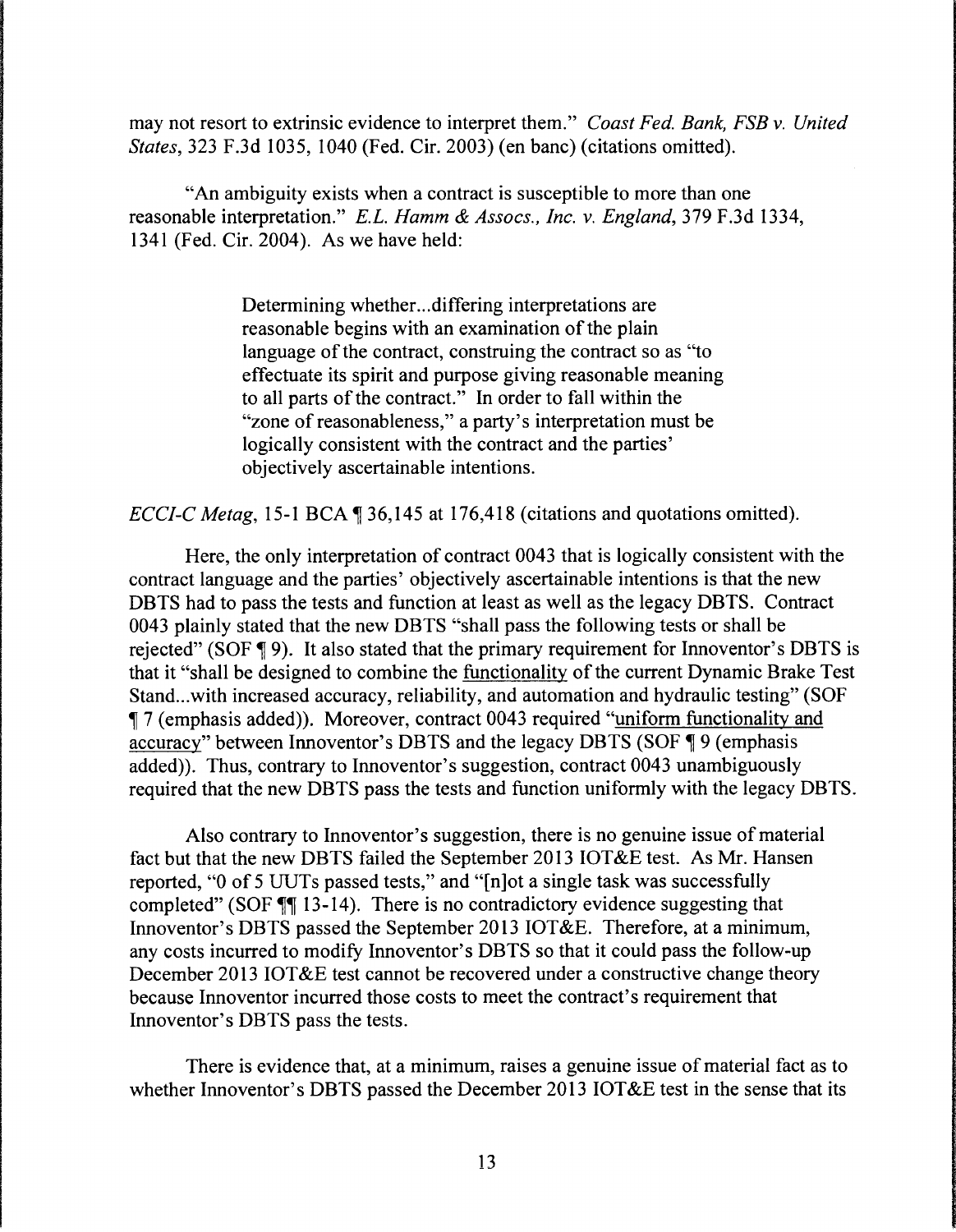accuracy in testing the UUTs under the TOs was comparable to that of the legacy DBTS. In particular, Mr. Hansen stated that (1) the IOT&E had been "satisfactorily completed"; (2) "the two [DBTSs] are very reasonable"; (3) the "results [for the legacy DBTS test] are VERY similar to those we collected" during the December 2013 IOT&E; and (4) he was "seeing consistent results" between the December 2013 IOT&E and the tests on the legacy DBTS. (SOF  $\P\P$ 19-24)

However, contract 0043 also required uniform functionality (SOF  $\P$  7). "Uniform" means "conforming to one...unvarying standard; not different at different times or places...applying to all within a class; sameness." BLACK'S LAW DICTIONARY, 1530 (6<sup>th</sup> ed. 1990). "Function" means "to perform, execute [or] administrator. The nature and proper action of anything." *Id.* at 673. Thus, in order to comply with the contract's uniform functionality requirement, Innoventor's DBTS had to perform the same as the legacy DBTS. The undisputed evidence shows that Innoventor's DBTS was not performing the same as the legacy DBTS because Innoventor's DBTS was breaking UUTs at a much higher rate than the legacy DBTS. In the 12 December 2013 email, Mr. Hansen complained that Innoventor's DBTS "has broken [UUTs] at such a high rate" (SOF  $\P$  22). Likewise, in his 13 December 2013 email, Mr. Hansen stated that they were "trying to figure out why [Innoventor's] test stand is cracking [UUTs] at a higher rate" (SOF  $\P$  24). And in his 27 March 2014 email, Mr. Hansen stated that the "[c]ontract requirements [were] met, other than the test stand is cracking [UUTs]" (SOF 131). Mr. Hansen's 2014 memorandum also stated that "several [UUTs] have cracked gears while being tested on [Innoventor]'s test stand" (SOF  $\lll$  33). Because the undisputed evidence shows that Innoventor's DBTS was breaking UUTs at a higher rate than the legacy DBTS, there was not uniform functionality between the DBTSs.

In response, Innoventor points to the fact that the legacy DBTS also broke a UUT during testing (SOF  $\sqrt{ }$  23). While the government suggests that the UUT could have been broken during testing on Innoventor's DBTS a week earlier, for purposes of deciding the government's summary judgment motion, we must draw the reasonable inference that the legacy DBTS broke the UUT. However, even drawing that inference, that merely would establish that the legacy DBTS broke two UUTs over several years. (SOF 123) Innoventor's DBTS undisputedly broke four UUTs over several months (SOF  $\P$  13, 16-18). Thus, the undisputed evidence confirms Mr. Hansen's conclusion that Innoventor's DBTS was breaking UUTs at a higher rate than the legacy DBTS.

Innoventor also argues that the Air Force retroactively tried to change the contract's requirements because the version of TO 33A2-2-51-1 in effect during the IOT &Es, permitted damage to UUTs, but the 2014 proposed modification would have altered that fact by prohibiting such damage (app. resp. at 3-4, 30, 35; app. reply at 5). As an initial matter, TO 33A2-2-51-1 merely warned that damage may result to the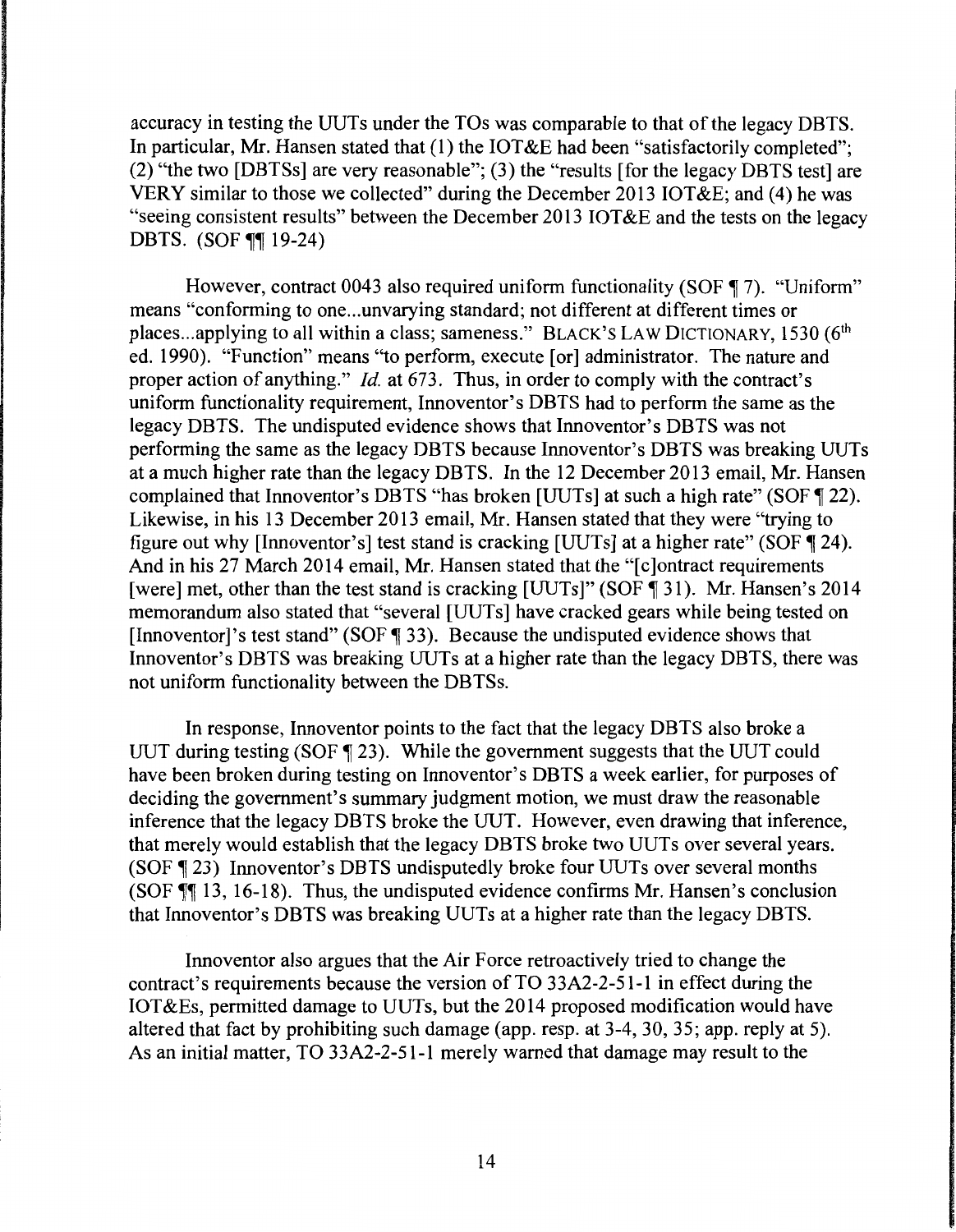UUT if pressure increases sharply as a result of failing to properly monitor the 33D static test pressure gauge. It does not say that such damage is acceptable. (SOF  $\P$  6)

In any event, Innoventor's argument is beside the point. As discussed above, the problem with Innoventor's DBTS was not that it broke a UUT. Rather, the problem was the lack of uniform functionality because Innoventor's DBTS broke UUTs at a significantly higher rate than the legacy DBTS. Regardless of whether the unaccepted 2014 proposed modification would have prohibited damage to the UUTs, the PS in effect during testing required uniform functionality and accuracy between the new DBTS and the legacy DBTS.

Innoventor further complains that the Air Force was unsure of the design specifications during performance (app. resp. 31-32; app. reply at 7-8). That complaint ignores the fact that contract 0043 provides performance specifications, not design specifications. "A design specification describes the details of performance while a performance specification only sets forth the end results leaving the contractor the discretion to determine the details of performance to achieve those end results." *Brinderson Corp., ASBCA No.* 30938, 86-3 BCA ¶ 19,107 at 96,590-91; *see also Stuyvesant Dredging Co. v. United States,* 834 F.2d 1576, 1582 (Fed. Cir. 1987). Here, contract 0043 did not describe the details of performance. Rather, it only set forth the end result—requiring that the new DBTS be designed to combine the functionality of the legacy DBTS with increased accuracy, reliability, and automation and hydraulic testing-leaving Innoventor the discretion to determine the details of performance to achieve those end results (SOF  $\parallel$  7). Indeed, in response to a question during the bidding process, the Air Force stated that "this is a design and manufacture effort" (SOF 12, *see also* SOF 127 ("[T]he contracting office does not like [design] specifications]. The government almost always tries to provide the requirement and not the design criteria.")).

Nor is there evidence suggesting that the Air Force imposed design specifications—such as inertia or spring rates—when contract 0043 only contained performance specifications. As we have held:

> To be compensable ... the change must be one that the Government ordered the contractor to make. The Government's representative, by his words or his deeds, must require the contractor to perform work which is not a necessary part of his contract. This is something which differs from advice, comments, suggestions, or opinions which Government engineering or technical personnel frequently offer to a contractor's employees.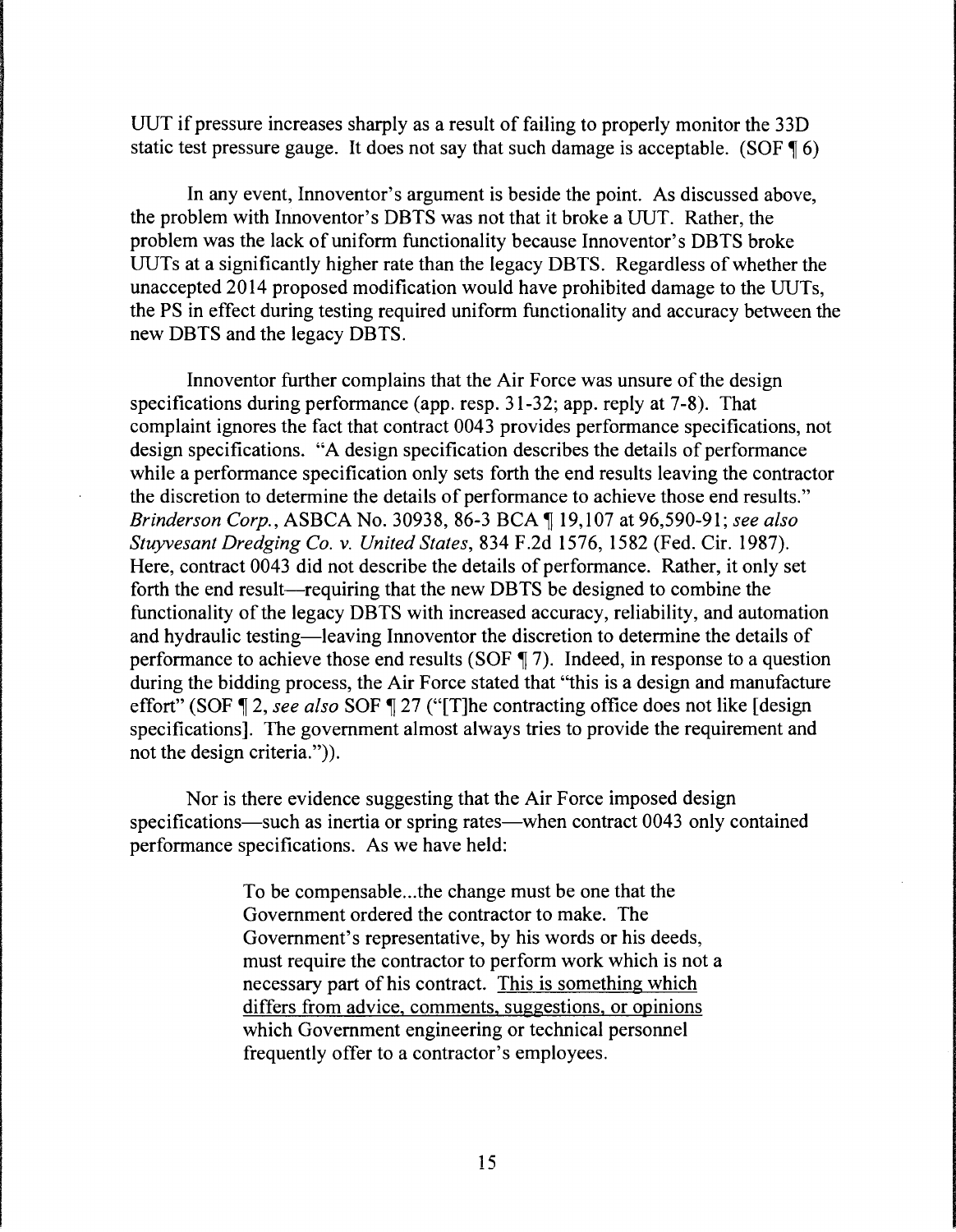*Quality Plus Equip., Inc., ASBCA No.* 46932, 96-2 BCA ¶ 28,595 at 142,759 (emphasis added) (citation omitted).

Here, there is no evidence suggesting that the Air Force required—as opposed to advised, suggested, or opined-that Innoventor meet any design specifications. Innoventor relies upon Mr. Hansen's statement that "[a]s a side note, I know you guys are working towards replicating the inertia and spring rate found on the legacy equipment—that's fine. That's probably the right answer, but I'm not going to say it is the right answer for certain." (SOF  $\sqrt{ }$  27 (emphasis added); *see also* app. resp. at 32). As the emphasized language indicates, that statement was, at most, advice, comment, suggestion, or opinion on Innoventor's decision to replicate the DBTS's inertia and spring rate. Mr. Hansen's statement cannot reasonably be read as requiring that Innoventor replicate the legacy DBTS's inertia and spring rate. <sup>7</sup>

Innoventor also relies upon the COFD to demonstrate that the government compelled Innoventor to reverse engineer the legacy DBTS (app. resp. at 18). The fact that the CO issued the COFD after performance precludes a finding that the COFD constituted an order compelling Innoventor to perform work not required under the terms of the contract (SOF  $\parallel$  35). Moreover, the COFD did not require Innoventor to replicate the legacy DBTS. Rather, the COFD stated that the new DBTS had to "replicate the test results of the legacy stand" *(id.* (emphasis added)). The COFD merely stated that replicating the test results "can be" accomplished through reverse engineering *(id.).* The word "can" is permissive, not mandatory. *Alloc, Inc. v. Int'! Trade Comm 'n,*  342 F.3d 1361, 1378 (Fed. Cir. 2003). Therefore, the COFD merely was advising, suggesting, or opining that Innoventor could have reverse engineered the legacy DBTS, instead of requiring that Innoventor had to reverse engineer the legacy DBTS.

To demonstrate that the contract was ambiguous, lnnoventor also relies upon a statement by Mr. Hansen in an internal email that the PS is "not perfect and there are some potential gray areas of interpretation" (app. resp. at 34 (quoting R4, tab 3 at 173, <sup>~</sup>5)). It cannot reasonably be inferred from that general statement that Mr. Hansen believed that the PS was unclear about whether the PS required uniform functionality because, in that same email, Mr. Hansen stated that the "[c]ontract requirements [were] met, other than the test stand is cracking gear teeth on some gearboxes being tested" during the December 2013 IOT&E *(id.)* (emphasis added). In any event, extrinsic evidence of internal debates within an agency about the meaning of a contract

<sup>&</sup>lt;sup>7</sup> Mr. Hansen's statement in the 18 December 2013 email that "I guess we shouldn't have dismissed" an earlier suggestion by Mr. Ostler about the spring rate is even less helpful because that merely shows that the Air Force engineering personnel were working with Innoventor in an attempt to help it lower the rate at which its DBTS broke UUTs (SOF  $\P$  25; see also app. resp. at 5).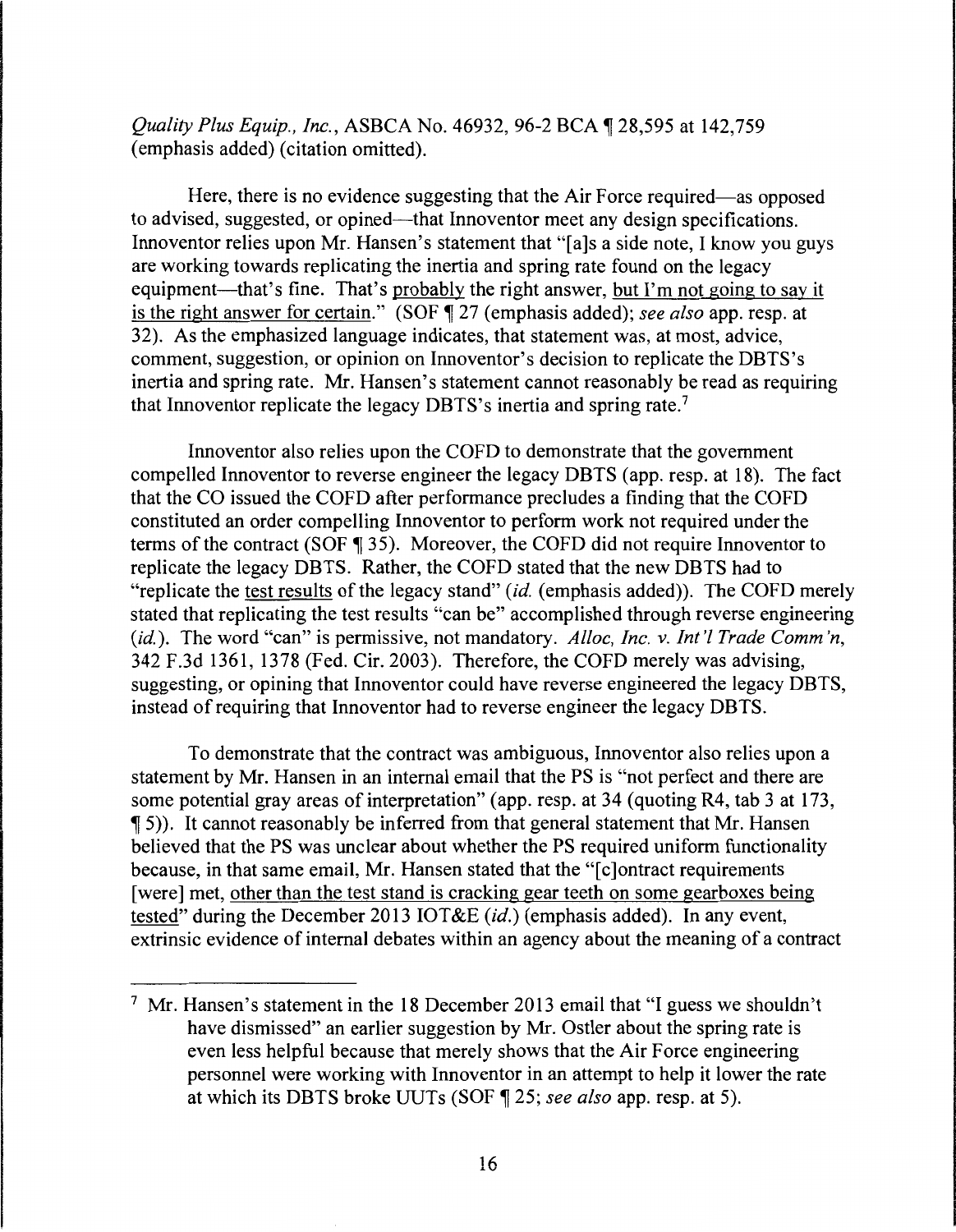provision cannot override the plain language of the contract. *Raytheon Co.,* ASBCA No. 57576 *et al.*, 15-1 BCA ¶ 36,043 at 176,056.

## B. There is Evidence Suggesting that the Person Directing any Changes had Authority To Do So

Alternatively, there is no evidence suggesting that the person directing any changes had authority to alter Innoventor's duties under contract 0043. When a contract expressly provides that only the CO has the authority to change a contract, other government employees do not possess actual express or implied authority to change the contract. *Winter v. Cath-dr/Balti* JV, 497 F.3d 1339, 1345-46 (Fed. Cir. 2007). Here, contract 0043 expressly provided that "[a]ny matter concerning a change to the scope, prices, terms or conditions of this contract shall be referred to the Contracting Officer" (SOF  $\P$  10). Likewise, at the kickoff meeting, the technical team reiterated to Innoventor that it did not have the authority to change the contract (SOF  $\P$  11). Therefore, Mr. Hansen did not have the authority to alter Innoventor's duties.

Nor does the 6 January 2014 email raise a genuine issue of material fact as to whether the CO directed the purported changes to the contract requirements for which it seeks to recover (app. resp. at 37). In the 6 January 2014 email, Mr. Hansen stated that, "[a]s part of the modification to address the spring rate the contracting officer is requiring me to modify the purchase specification to align with our changes" (SOF  $\P$  27). That statement does not evidence the CO ordering Innoventor to perform additional work because the government rejected Innoventor's proposed modification to address the spring rate for  $$163,230$  (SOF  $$29)$ . Because the government never issued the proposed modification that the CO had ordered, Innoventor did not perform additional work to address the spring rate pursuant to the proposed modification. Instead, the government accepted the DBTS without the adjustments to the spring rate, and the government performed the spring rate adjustments itself (SOF  $~$  [ $\parallel$  31, 33).

Innoventor's argument improperly conflates the unissued proposed modification to address the spring rate with the purported constructive changes for which Innoventor seeks to recover. The 6 January 2014 email states that the CO ordered the unissued proposed modification to address the spring rate is separate from the REA for the purported additional work as a result of the purported "instability of expectations" that forms the basis of the constructive change claim (SOF  $\P$  $[27, 29)$ . The 6 January 2014 email does not address the purported additional work as a result of the purported "instability of expectations," much less provide proof that the CO ordered any such work (SOF  $\parallel$  27). On the contrary, in the 18 February 2014 email in response to the REA, the CO stated that he did not order any additional work as a result of purported unstable expectations (SOF  $\parallel$  30). Thus, there is no evidence suggesting that the CO ordered the purported additional work for which Innoventor seeks to recover.